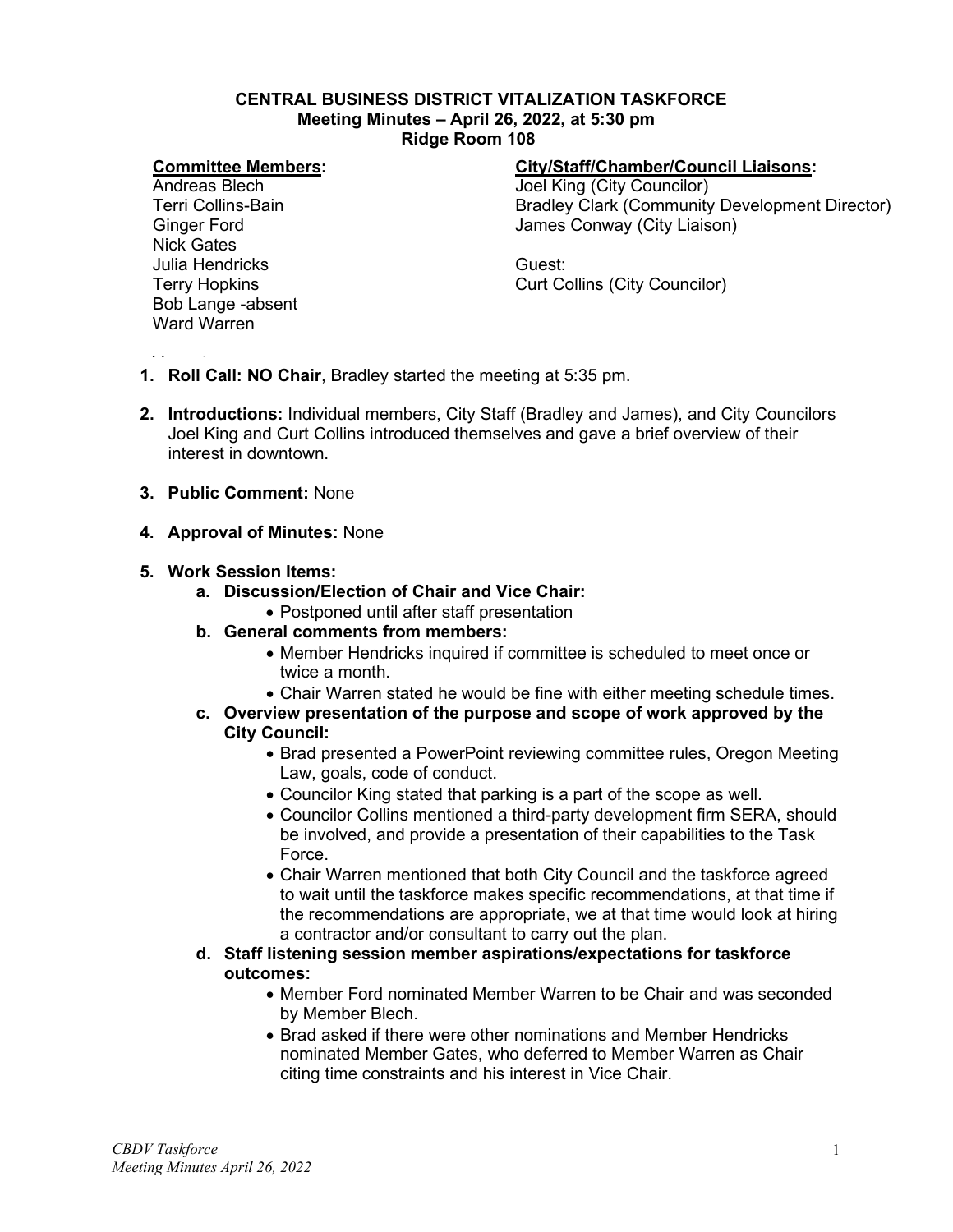• Brad called for a show of hands to vote for Member Warren as Chair and Member Gates as Vice Chair.

## **MOTION/VOTE to Elect Chair**

#### **Member Ford moved, and Member Blech seconded the motion to elect Ward Warren as Chair. The vote resulted as follows: "AYES": Members Blech, Collins-Bain, Ford, Hendricks, Hopkins, and Warren. "NAYS": None. Abstain: None. Absent: Member Lange. The motion passed.**

- Chair Warren described his relationship with Travis Boersma and shared his commitment to the success of downtown. He expressed his concern to any potential loss of 150+ parking spaces in Caveman Plaza.
- Chair Warren suggested to invite Travis, Jim Love and any other influential person that has personal interest in the vitalization of downtown to attend future meetings.
- Councilor King advised a brainstorming session and to use the next meeting to begin outlining specific projects on a sheet to discuss prioritization
- Vice Chair Gates agreed and stated that prioritization of projects will result in a better plan and utilize the taskforce and we should prioritize "hot" topics and include how Caveman Plaza and G Street reconfiguration potentially relate to other downtown projects.
- Chair Warren suggested to invite CoPA members to attend future meetings as this relates to the vitalization of downtown. He also mentioned potential projects like future event space, lighting, and parking.
- Member Hendricks stated that committee task is no longer focused on Caveman Plaza, but the redesign of the Plaza would have big impacts on other downtown projects.
- Vice Chair Gates said the best thing we can do is read through the Terrain Architect document and after 2 or 3 meetings determine how outside sources may have an impact.
- Vice Chair Gates stated Taskforce should go after low hanging fruit first and this was supported by Councilor King.
- Member Hopkins and other members requested copies of additional reports, budgets, and City Master Plan to help guide their decision making.
- Brad offered to provide a list of active planning and building permits in the CBD.

### **e. Setting of 2022 meeting schedule**

- Chair Warren suggested to set the meeting schedule, and Member Blech suggested every 2 weeks to start, better to "hit it hard" in the beginning.
- Vice Chair Gates requested to have one of the meetings times during the day, due to time constraints and increase attendance.
- Chair Warren put up the meeting schedule to meet twice a month and was passed unanimously.
- Consensus of all members was reached on the day and time of the week each meeting will be held. Tuesday meetings will be held at 5:30 PM and Monday meetings at 3:00 PM (every two weeks).